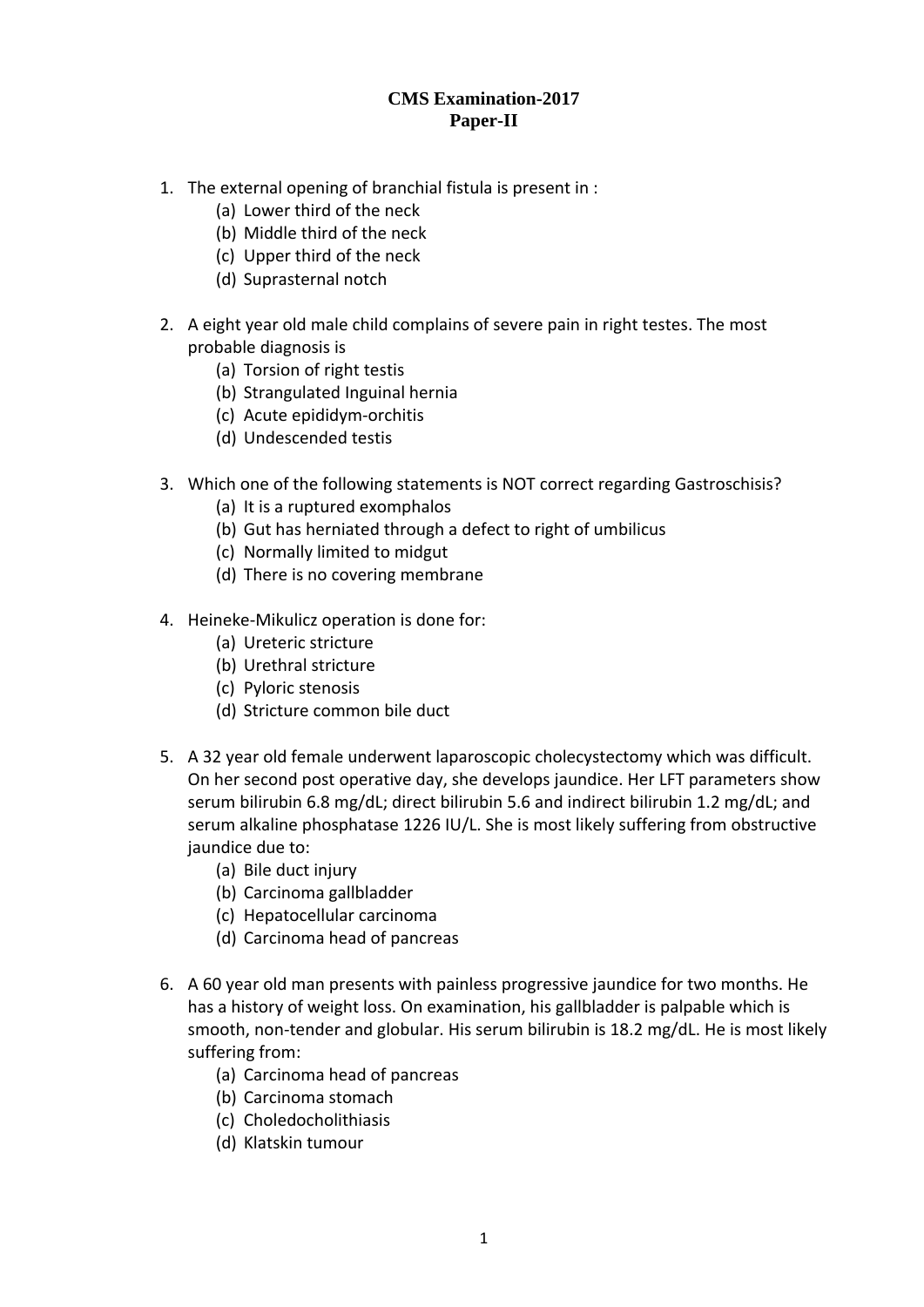- 7. A young 23 year old male riding his motorcycle meets with a road accident. He is tachypnoeic with HR 110/m and BP 112/74 mmHg. On examination, he has tenderness over left side of chest with decreased air entry. His trachea is pushed to opposite side. Abdominal examination is unremarkable. Most probably he is suffering from:
	- (a) Haemothorax
	- (b) Consolidation
	- (c) Subcutaneous emphysema
	- (d) Tracheal rupture
- 8. Mondor's disease is
	- (a) Lymphangitis of mammary lymphatics
	- (b) Multiple breast cysts
	- (c) Eczema by nipple and areola
	- (d) Thrombophlebitis of superficial veins of breast
- 9. Which of the following is NOT true regarding 'Renal Carbuncle'?
	- (a) It is an abscess in renal parenchyma
	- (b) It occurs in diabetic patient
	- (c) It is a type of renal tuberculosis
	- (d) It occurs in intravenous drug abusers
- 10. Anderson‐Hynes operation is performed for:
	- (a) Achalasia cardia
	- (b) Pyloric stenosis
	- (c) Pseudo‐pancreatic cyst
	- (d) Pelvi‐ureteric junction obstruction
- 11. Which of the following is NOT correct for 'strawberry gall bladder'?
	- (a) It is a malignant condition of gall bladder
	- (b) It has sub mucous aggregation of cholesterol crystals
	- (c) It may be associated with cholesterol Stones
	- (d) Simple cholecystectomy is the treatment of choice
- 12. Treatment of choice for Recurrent Thyrotoxicosis after surgery is
	- (a) Further surgery
	- (b) Radio iodine followed by surgery
	- (c) Radio iodine
	- (d) Observe/follow –up
- 13. All the following are features of Polycystic disease of kidneys EXCEPT*:*
	- (a) Haematuria
	- (b) Hypertension
	- (c) Renal failure
	- (d) Erythrocytosis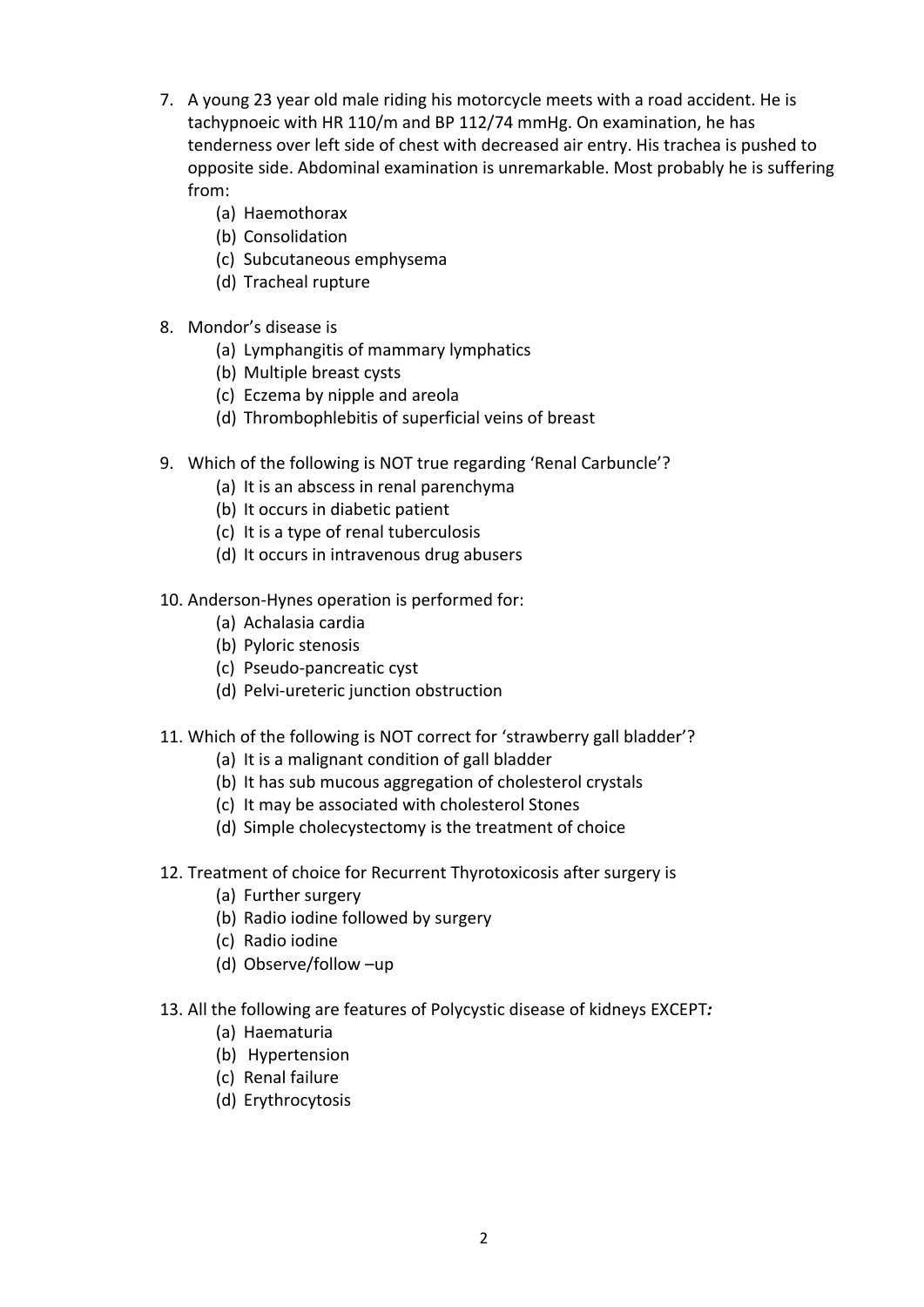- 14. Which one of the following is the most important selection criteria for obesity surgery ?
	- (a)  $BMI > 40$
	- (b) BMI 30
	- (c) BMI 30 with co‐morbid disease
	- (d) BMI 35 without any co‐morbid disease
- 15. A 45 year old underwent abdominal rectal prolapse surgery. At present, he complains of sexual dysfunction which is probably due to the injury of:
	- (a) Pelvic autonomic nerves
	- (b) Inferior mesenteric artery
	- (c) Rectum
	- (d) Urinary bladder
- 16. In endoscopic retrograde cholangiopancreatography endoscope used is:
	- (a) End viewing
	- (b) Side viewing
	- (c) Rigid
	- (d) Front viewing
- 17. Oliguria is defined as:
	- (a) Absence of urine production
	- (b) More than 900 ml of urine excreted in a day
	- (c) 600 ml to 700 ml of urine excreted in a day
	- (d) Less than 300 ml of urine excreted in a day
- 18. A 40 year old man, with a history of a reducible left groin swelling of two years, comes with severe pain over left groin. The swelling is now non‐reducible and is very tender to touch. The most probable treatment plan for this patient would be:
	- (a) Continue conservative management
	- (b) Hot fomentation of groin area
	- (c) Oral antibiotics
	- (d) Prepare for emergency surgery
- 19. During laparoscopic inguinal hernia repair, in the 'triangle of doom', the following are true EXCEPT*:*
	- (a) Vas deferens on medial side
	- (b) Cord structures on lateral side
	- (c) Base by iliac vessels
	- (d) Dangerous area for dissection
- 20. All are rare type of lateral Hernia of abdominal wall, EXCEPT*:*
	- (a) Spigelian
	- (b) Obturator
	- (c) Superior lumbar
	- (d) Inferior lumbar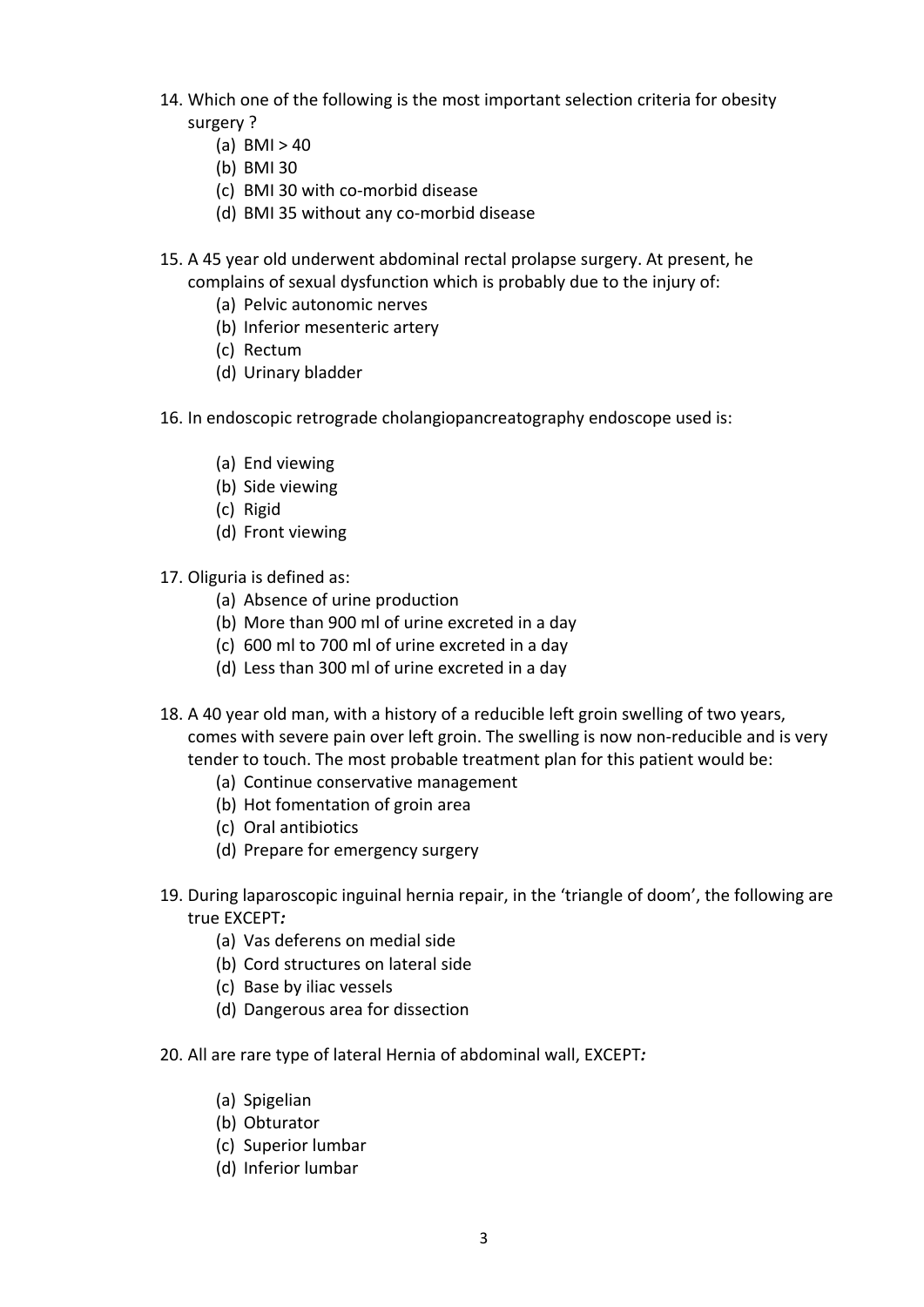- 21. A 35 year old female had laparoscopic ventral hernia repair using polypropylene mesh in January 2015. In June 2015, she is again admitted with features of subacute intestinal obstruction and is managed conservatively. She continues to have recurrent colicky pain after that. Most probably she is suffering from:
	- (a) Recurrence of hernia
	- (b) New hernia
	- (c) Acute appendicitis
	- (d) Bowel adhesion to mesh
- 22. Which of the following is NOT correct for breast abscess?
	- (a) Drainage of abscess by a radial incision
	- (b) Antibiotic is given if pus is already present
	- (c) A counter‐incision is made in the dependant part
	- (d) Dressings are changed frequently
- 23. Important landmark in submandibular gland dissection is:
	- (a) Posterior border of mylohyoid muscle
	- (b) Posterior belly of digastrics muscle
	- (c) Anterior belly of digastrics muscle
	- (d) Facial artery
- 24. Which of the following is NOT a feature of Systemic Inflammatory Response Syndrome?
	- (a) Hyperthermia (more than  $38^{\circ}$ C)
	- (b) Hypothermia (less than  $36^{\circ}$ C)
	- (c) Leucocytosis
	- (d) Bradycardia
- 25. A 35 year old man presents to Emergency with acute onset pain abdomen radiating to whole abdomen and abdominal distension for one day. On examination, he has tenderness and guarding all over abdomen with pulse rate of 100/m and BP 116/84 mmHg. Chest X‐ray erect position shows gas under bilateral domes of diaphragm. Probably he is suffering from:
	- (a) Acute pancreatitis
	- (b) Ruptured liver abscess
	- (c) Appendicular perforation
	- (d) Colonic perforation
- 26. A 70 year old man comes to Emergency with pain lower abdomen and not passing urine for eight hours. He has a past history of urgency, hesitancy and frequency of urine. On examination, he has a lump up to the umbilicus which is slightly tender. What is the next step of management?
	- (a) Get an urgent USG
	- (b) Per rectal examination
	- (c) Per urethral catheterise the patient
	- (d) Start antibiotics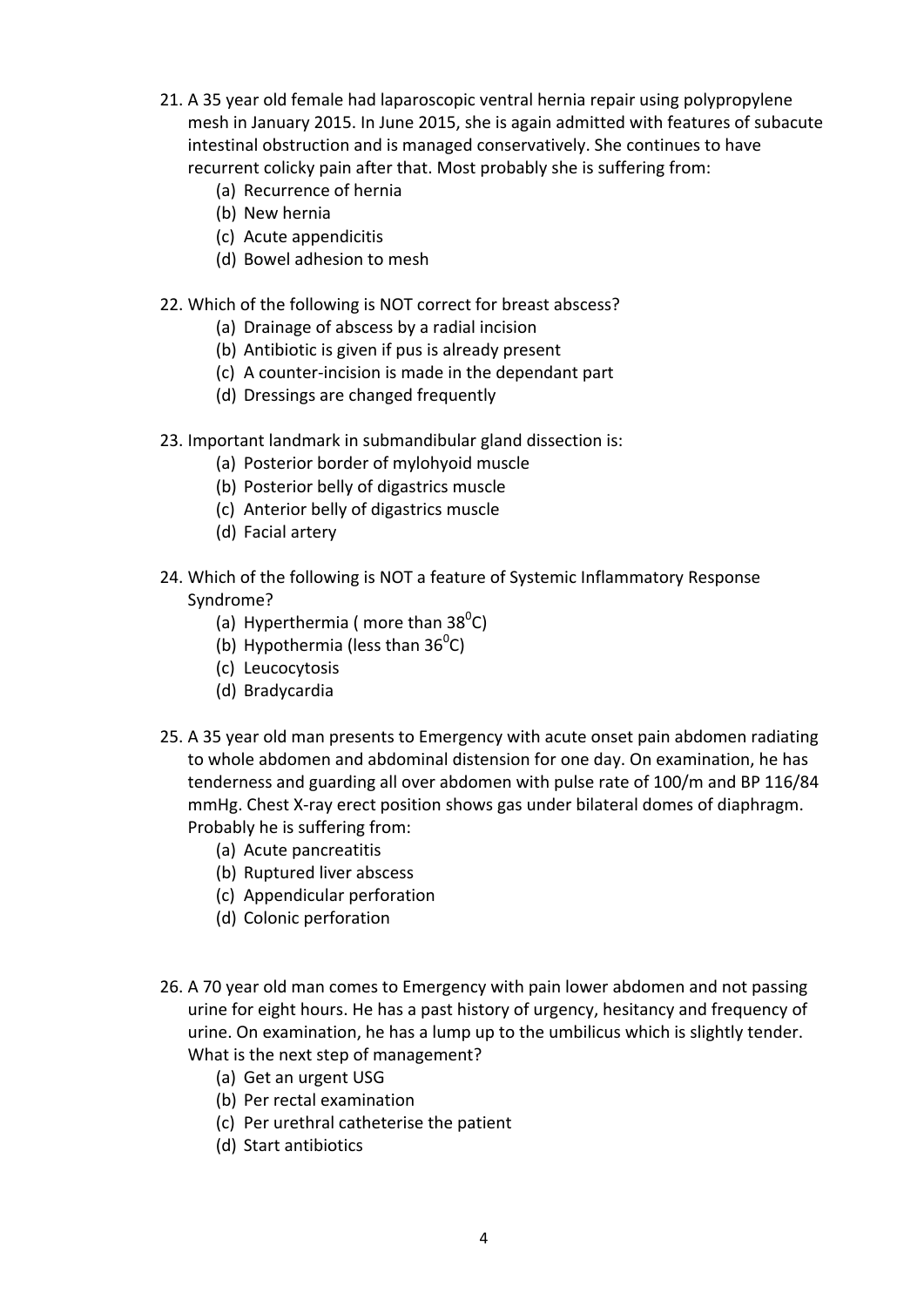- 27. 'Swiss cheese defects' of anterior abdominal wall after exploratory laparotomy is best seen while doing:
	- (a) Open ventral hernia repair
	- (b) Open inguinal hernia repair
	- (c) Laparoscopic ventral hernia repair
	- (d) Laparoscopic inguinal hernia repair
- 28. A 35 year old male patient comes to casualty with acute pain abdomen; and on examination found to have cold, clammy extremities, sunken eyes, dry tongue, thready pulse, drawn and anxious face with abdominal guarding and rigidity. This clinical picture indicates:
	- (a) Local peritonitis
	- (b) Diffuse early peritonitis
	- (c) Diffuse late peritonitis
	- (d) Acute cholecystitis
- 29. All of the following statements are true for keloids EXCEPT*:*
	- (a) It is rarely seen in white skinned persons and is more common over the sternum
	- (b) True keloid continues to become worse even after one year
	- (c) True keloid does not spread into surrounding tissue
	- (d) The maturation and stabilization of the collagen fibrils is inhibited
- 30. Which of these is a palliative shunt procedure created between the left subclavian artery and pulmonary artery to treat cyanotic congenital heart disease?
	- (a) Gott's shunt
	- (b) Lieno renal shunt
	- (c) Blalock‐Taussig shunt
	- (d) Waterstons shunt
- 31. A young male is undergoing emergency surgery for a clinical diagnosis of acute appendicitis. Intraoperatively minimal pus was found but the appendix was normal. What is the next step of management?
	- (a) Appendectomy
	- (b) Right hemicolectomy
	- (c) Close the abdomen without doing anything
	- (d) Search for perforated Meckel's diverticulum
- 32. Which of the following is NOT considered as an indicator of adequate fluid resuscitation?
	- (a) Urine output
	- (b) Respiratory rate
	- (c) Pulse
	- (d) Blood pressure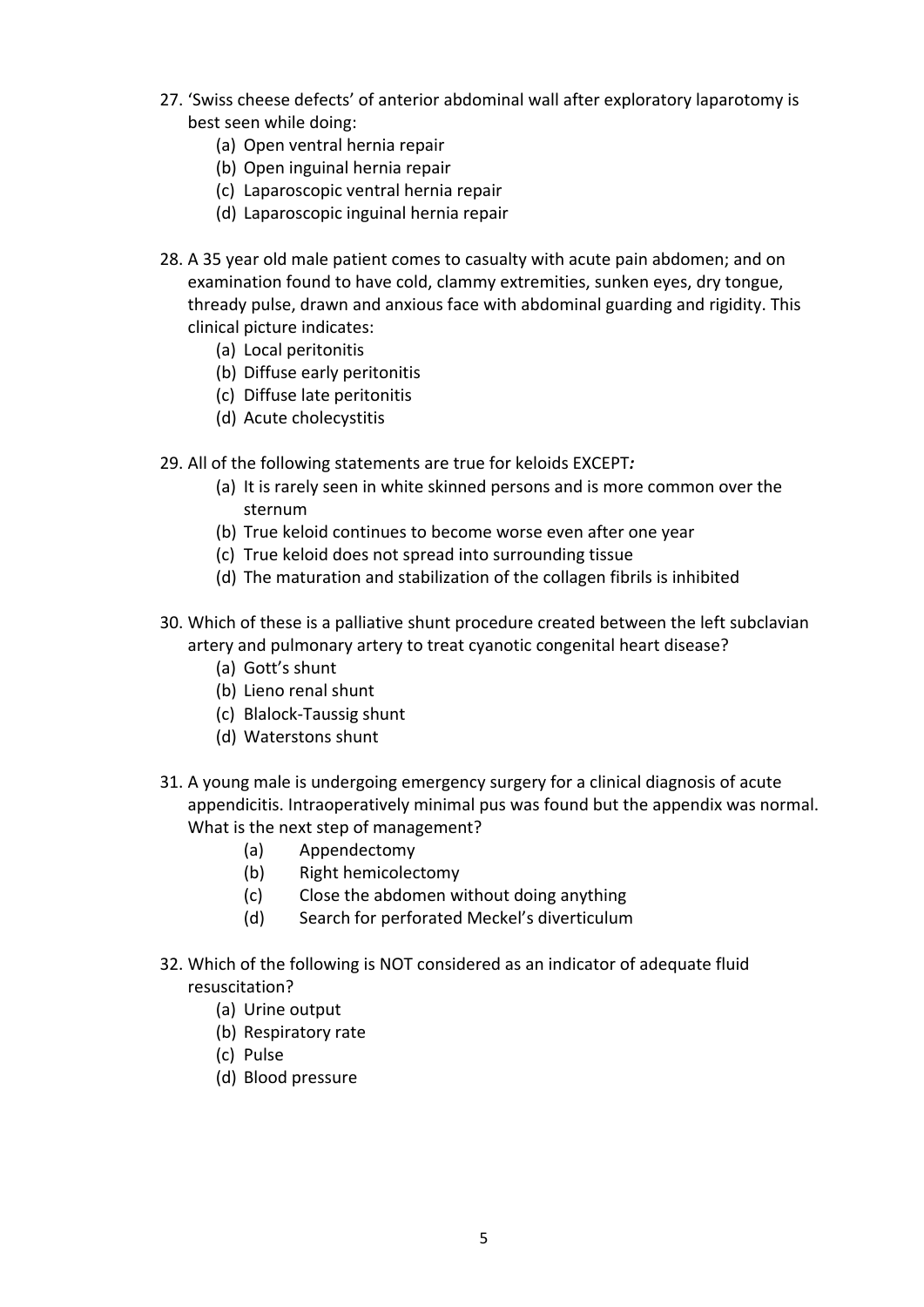- 33. In a 65 year old, double contrast barium enema shows cancer of colon with an apple core appearance. Colonoscopic biopsy shows adenocarcinoma. What will be the next step of management?
	- (a) Surgery
	- (b) Chemotherapy
	- (c) CECT to stage disease
	- (d) Radiotherapy
- 34. A 35 year old woman presented with a lump in her upper abdomen for two months which was slightly increasing. She also complained of early satiety. She gave a history of acute severe pain in upper abdomen for which she was admitted in hospital for 10 days, about three months ago. On examination, the mass was firm, smooth surfaced and not moving with respiration. She was most likely suffering from:
	- (a) Cancer stomach
	- (b) Cancer colon
	- (c) Pseudocyst pancreas
	- (d) Splenic cyst
- 35. While working in a primary health centre, an elderly patient presents with a history of sudden loss of vision and curtain falling sensation in one eye. This symptom is highly suggestive that the patient has the following condition:
	- (a) Retinal detachment
	- (b) Vitreous haemorrhage
	- (c) Acute onset ptosis
	- (d) Intracranial haemorrhage
- 36. Pringle's manoeuvre is done to stop bleeding at:
	- (a) Left gastric artery
	- (b) Splenic artery
	- (c) Renal artery
	- (d) Hepatoduodenal ligament
- 37. What is the most common malignant tumour of eyelid?
	- (a) Neurofibroma
	- (b) Meibomian cancer
	- (c) Basal cell cancer
	- (d) Pseudotumour
- 38. Which of the following is NOT a symptom of atherosclerotic occlusive disease at the bifurcation of aorta (Leriche syndrome)?
	- (a) Claudication of the buttock and thigh
	- (b) Claudication of the calf
	- (c) Sexual impotence
	- (d) Gangrene localised to the feet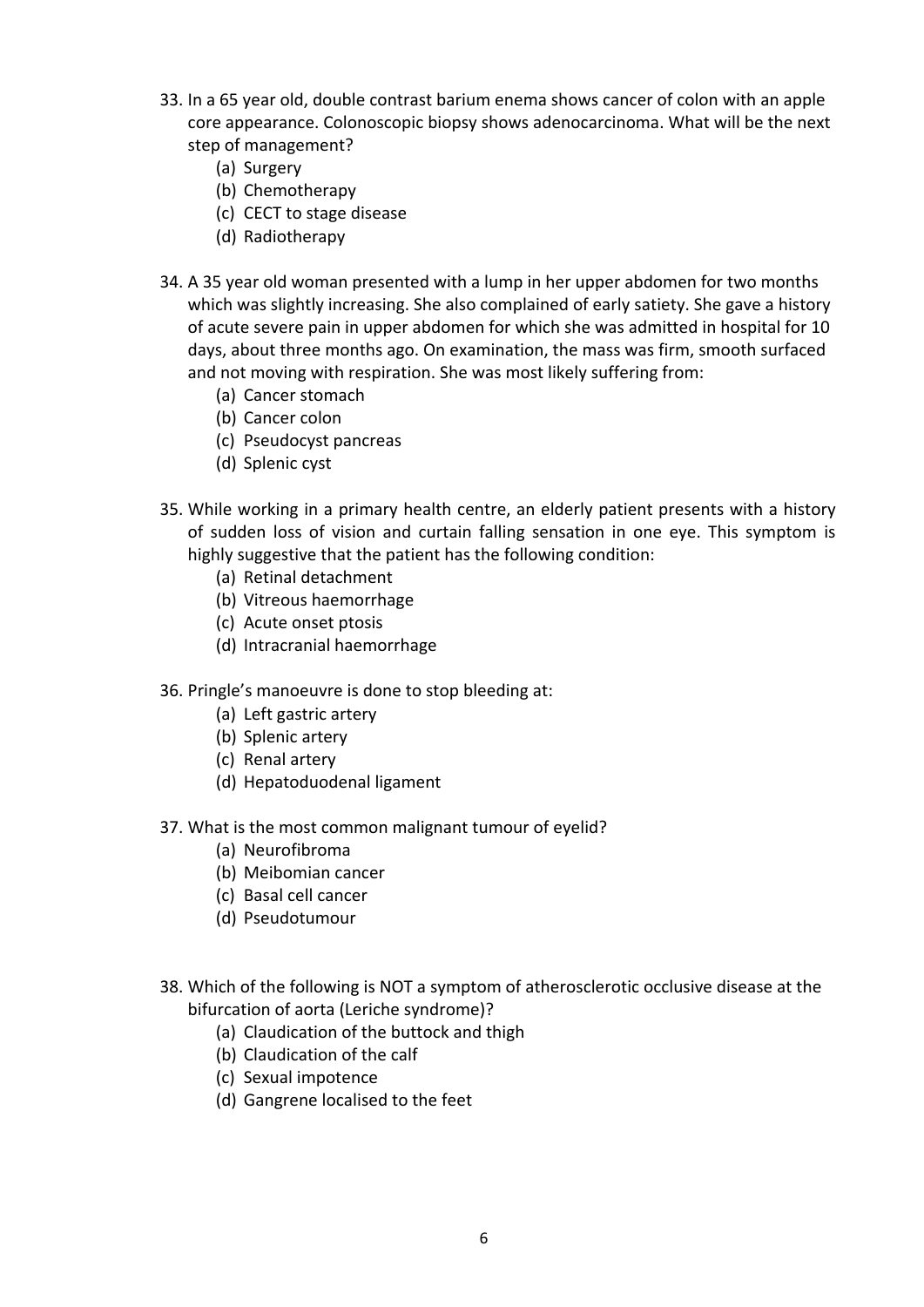- 39. Which of the following factors is labelled as cytokine in the pathogenesis of Systemic Inflammatory Response Syndrome (SIRS)?
	- (a) Nitric oxide
	- (b) Complements
	- (c) Leukotrienes
	- (d) Tumor necrosis factor
- 40. Vocal cord palsy after thyroid surgery is due to injury to:
	- (a) Superficial laryngeal nerve
	- (b) Recurrent laryngeal nerve
	- (c) Ansa cervicalis
	- (d) Vagus nerve
- 41. A infertile woman presents with yellow or green vaginal discharge, bartholin cyst and proctitis. What is the most probable diagnosis?
	- (a) Syphilis
	- (b) Trichomomiasis
	- (c) Gonorrhoea
	- (d) Candidiasis
- 42. Absolute contraindication to combined oral contraceptive is:
	- (a) History of GDM
	- (b) History of thrombo‐embolism
	- (c) History of previous two caesarean section
	- (d) History of gallbladder disease
- 43. A 28 year old  $P_1L_1$  presents with severe pain in her abdomen and is taken for laparotomy. On opening the abdomen pseudomyxoma of the peritoneum is present. What should be the probable reason?
	- (a) Mucinous cystadenoma of ovary
	- (b) Serous cystadenoma of ovary
	- (c) Rupture of dermoid tumor
	- (d) Endometriosis
- 44. In a 40 year old woman, pap smear shows atypical glandular cells. The next step of management should be:
	- (a) Repeat pap smear after three months
	- (b) Colposcopic directed cervical biopsy
	- (c) Colposcopy, cervical biopsy, endocervical curettage and endometrial biopsy
	- (d) Hysteroscopy and directed endometrial biopsy
- 45. A 50 year old  $P_4L_4$  has a simple left ovarian cyst of 10cm. Ca 125 is 30u/ml. Treatment of choice would be:
	- (a) TAH + BSO (Total abdominal hysterectomy + Bilateral salpingo‐oopherectomy)
	- (b) Laparoscopic cystectomy
	- (c) Laparoscopic oophorectomy
	- (d) Medical management with oral contraceptives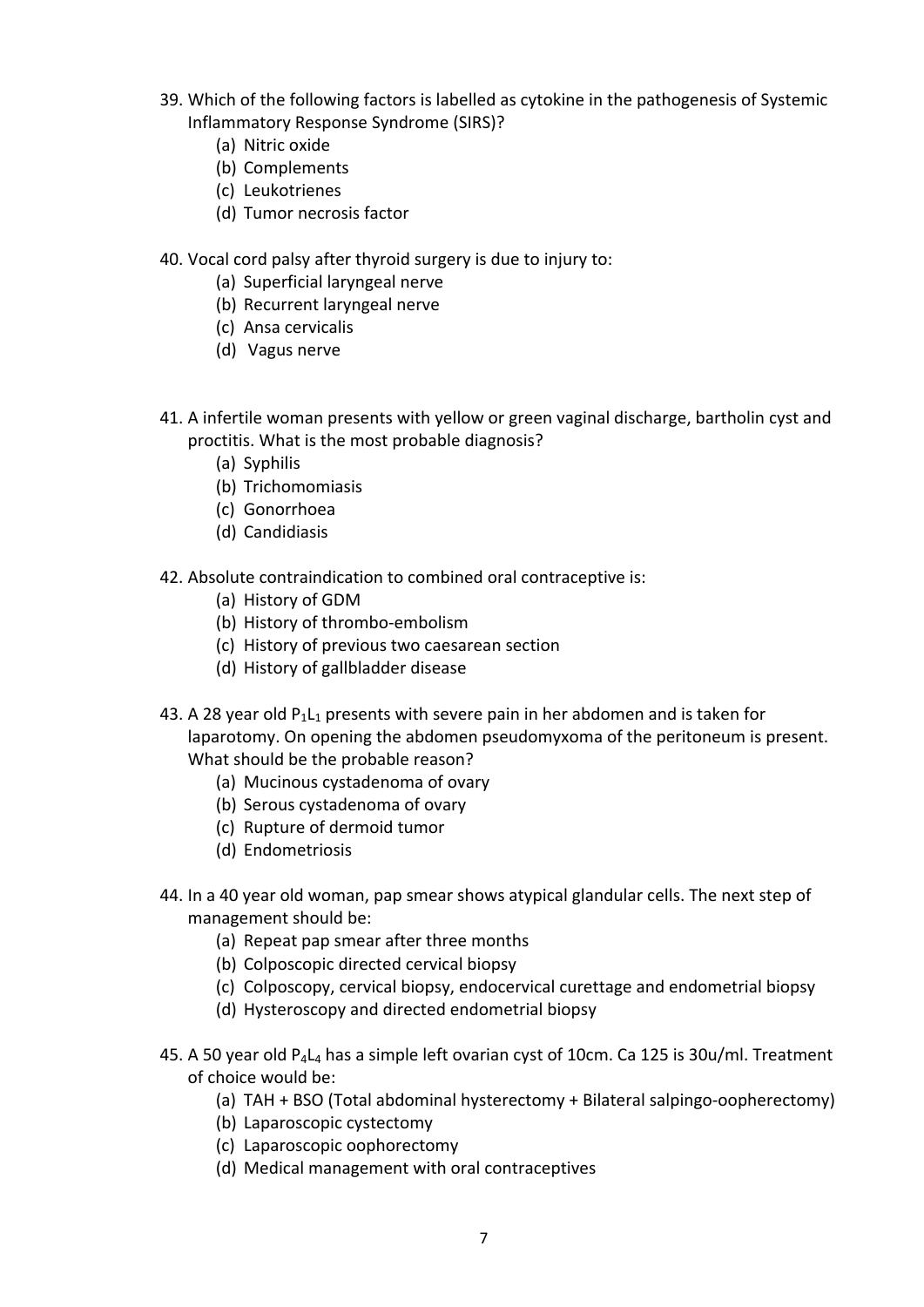- 46. A seven year old girl with precocious puberty is found to be having a 10 cm. ovarian cyst on USG. The most likely etiology is
	- (a) Benign cystic teratoma
	- (b) Brenner tumour
	- (c) Choriocarcinoma
	- (d) Granulosa cell tumour
- 47. A 17 year old girl presents with an ovarian cyst of 5cm. The cyst is echo free, unilocular and CA 125 of 8U/ml. What is most appropriate management?
	- (a) Laproscopy for cyst removal
	- (b) Laparotomy for cyst removal
	- (c) Conservative with follow up ultrasound
	- (d) Medical treatment
- 48. The contraceptive choice for a 38 year old  $P_1L_1$  woman having chronic hypertension, dysmenorrhoea and menorrhagia is:
	- (a) Copper intrauterine device
	- (b) Sterilization
	- (c) Levenorgestrel intrauterine device
	- (d) Combined oral contraceptive pills
- 49. Most probable cause of heavy bleeding in a  $P_2L_2$  during tenth day post partum is:
	- (a) Retained bits of cotyledons and membranes
	- (b) Subinvolution of placental site
	- (c) Resumption of menstruation
	- (d) Infected episiotomy wound
- 50. A woman with which of the following health problems should avoid centchromen?
	- (a) Polycystic ovarian syndrome
	- (b) Woman with dysfunctional uterine bleeding
	- (c) Endometrial hyperplasia
	- (d) Endometriosis
- 51. Combined contraceptive pills give protection from the following EXCEPT*:*
	- (a) Cancer of ovary
	- (b) Cancer of endometrium
	- (c) Cancer of cervix
	- (d) Ectopic pregnancy
- 52. A woman presents with heavy foul smelling discharge with sharply demarcated ulcers without induration on the perineum and the labia majora. Inguinal lymphadenopathy is also present. What is the most probable diagnosis?
	- (a) Gonorrhoea
	- (b) Tuberculosis
	- (c) Chancroid
	- (d) Trichomoniasis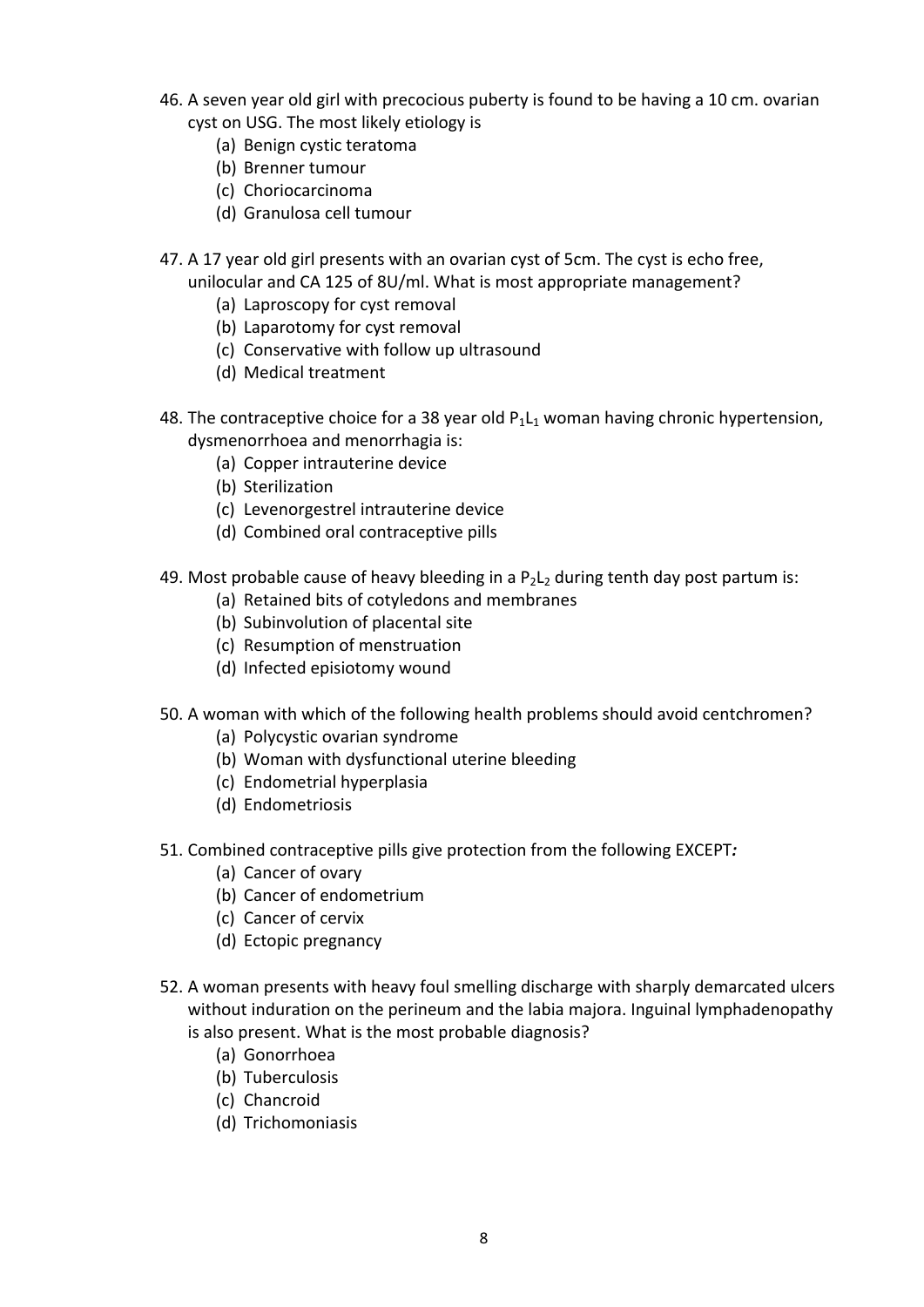- 53. A 28 year old woman develops amenorrhoea after having dilatation and curettage. The most likely diagnosis is :
	- (a) Kallman syndrome
	- (b) Asherman syndrome
	- (c) Anorexia nervosa
	- (d) Turner syndrome
- 54. Which of the following tests is NOT used for diagnosing syphilis?
	- (a) Frie's test
	- (b) Direct fluorescent antibody test
	- (c) FTA ABS test
	- (d) TPHA
- 55. Fitz‐Hugh‐Curtis syndrome involving perihepatitis is present in the following:
	- (a) Moniliasis
	- (b) Syphilis
	- (c) Tuberculosis
	- (d) Gonorrhoea
- 56. Which of the following cause/causes bacterial vaginosis?
	- 1. Gardnerella
	- 2. Mycoplasma
	- 3. Ureaplasma urealyticum

- (a) 1 only
- (b) 2 and 3 only
- (c) 1 and 3 only
- (d) 1, 2 and 3
- 57. Where are antisperm antibodies usually present?
	- (a) Uterus
	- (b) Vagina
	- (c) Fallopian tube
	- (d) Cervix
- 58. Modified Bishop's score includes all EXCEPT*:*
	- (a) Cervical length and dilatation
	- (b) Consistency of cervix
	- (c) Position of os
	- (d) Position of occiput
- 59. The engaging diameter of brow presentation is:
	- (a) Mento‐vertical
	- (b) Submento‐vertical
	- (c) Suboccipito‐bregmatic
	- (d) Submento‐bregmatic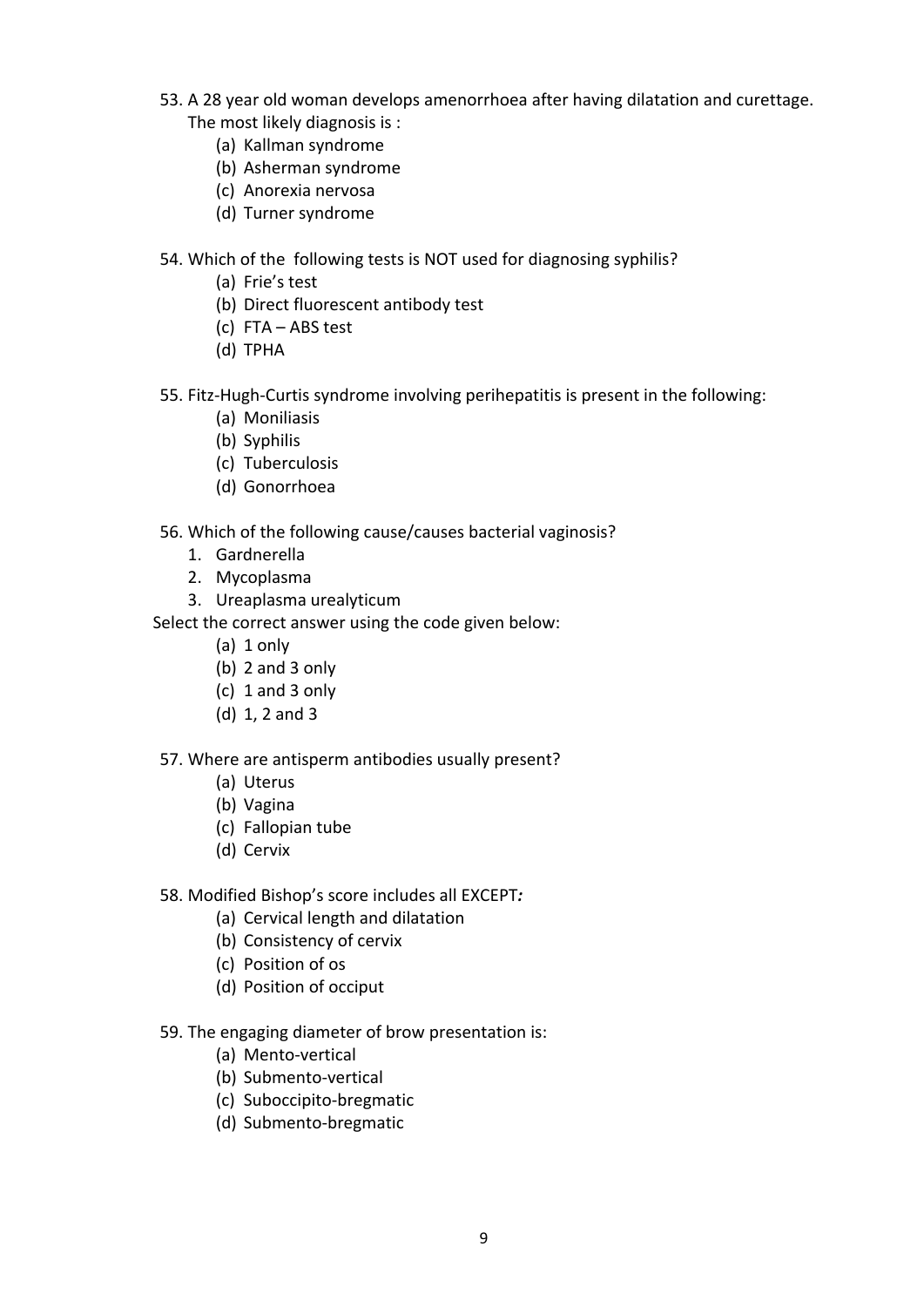60. Intramuscular injection of iron dextran is given by 'Z' technique to:

- (a) Alleviate the pain
- (b) Decrease the incidence of infection
- (c) Reduce the staining
- (d) Increase the iron absorption
- 61. Which of the following is/are the risk factors for acute pelvic inflammatory disease in women?
	- 1. Intercourse during menstruation
	- 2. Multiple sex partners
	- Select the correct answer using the code given below:
		- (a) 1 only
		- (b) 2 only
		- (c) Both 1 and 2
		- (d) Neither 1 nor 2
- 62. The umbilical cord normally contains:
	- (a) Two arteries and two veins
	- (b) One artery and one vein
	- (c) Two arteries and one vein
	- (d) One artery and two veins
- 63. Painless genital ulcer is found in which one of the following genital infections?
	- (a) Grannloma inguinale
	- (b) Chancroid
	- (c) Lymphogranuloma venerum
	- (d) Herpes simplex
- 64. Medical management of tubular ectopic pregnancy can be done in the following EXCEPT*:*
	- (a) Period of gestation 5 weeks
	- (b) β HCG level more than 10,000 IU
	- (c) Absent foetal cardiac activity
	- (d) Gestational sac diameter 3 cm.
- 65. Cholestasis may lead to the following complications EXCEPT*:*
	- (a) Intrauterine foetal death
	- (b) Meconium stained liquor
	- (c) Preterm labour
	- (d) Neonatal jaundice
- 66. Which of the following genital infections is associated with preterm labour?
	- (a) Human Papilloma Virus
	- (b) Trichomonas vaginalis
	- (c) Monilial vaginitis
	- (d) Bacterial vaginosis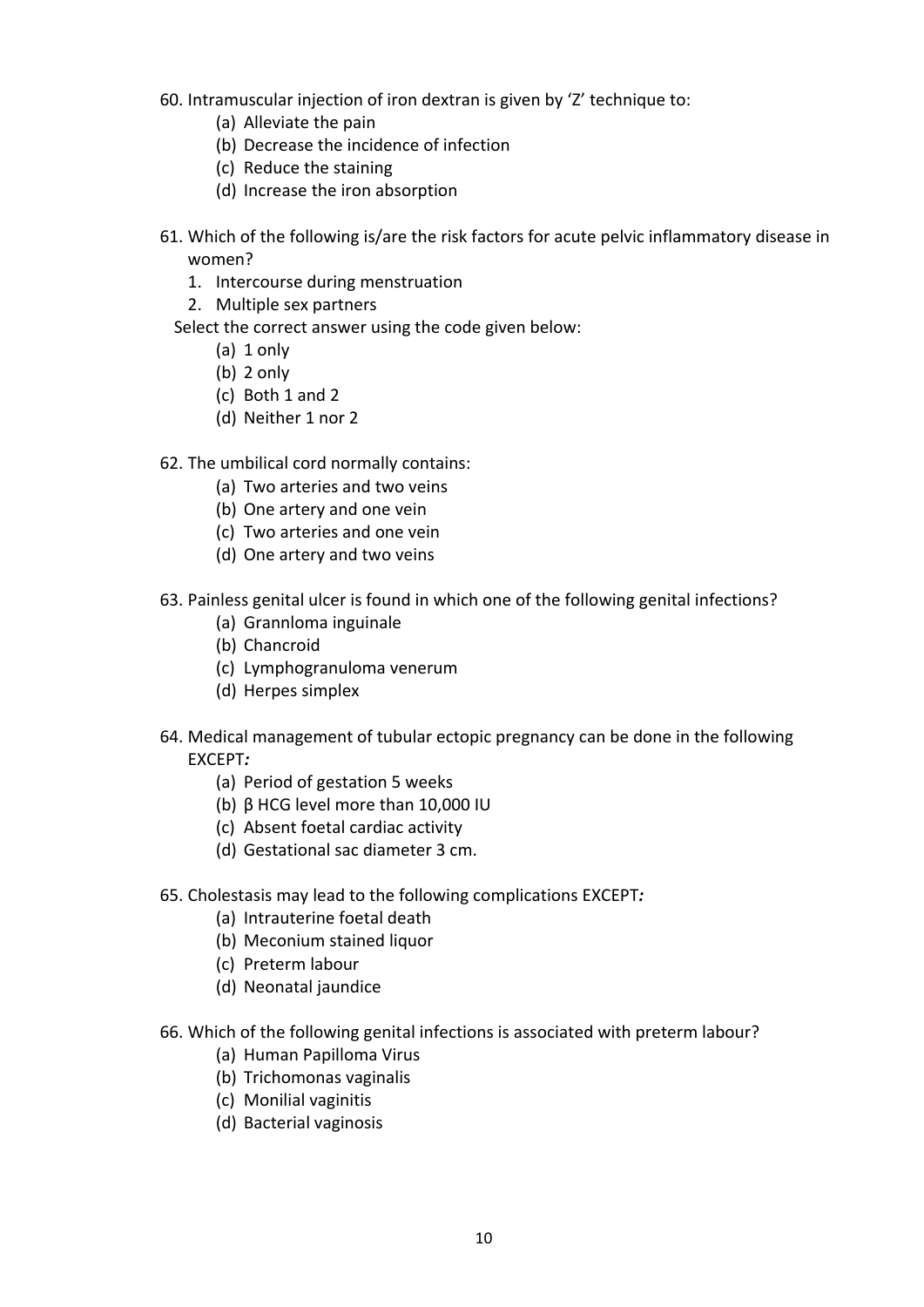- 67. Multiple pregnancy is associated with an increased incidence of the following EXCEPT*:*
	- (a) Hyperemesis gravidarum
	- (b) Congenital malformations
	- (c) Pregnancy induced hypertension
	- (d) Post date pregnancy
- 68. Which of the following conditions of the endometrium is associated with a significantly increased risk of development of cancer?
	- (a) Simple hyperplasia
	- (b) Complex hyperplasia with atypia
	- (c) Simple atypical hyperplasia
	- (d) Complex hyperplasia
- 69. Surgical staging is done for all the genital malignancies EXCEPT*:*
	- (a) Ovarian malignancy
	- (b) Gestational trophoblastic neoplasia
	- (c) Endometrial carcinoma
	- (d) Fallopian tube malignancy
- 70. B‐Lynch suture for atonic postpartum haemorrhage
	- (a) compresses the uterus
	- (b) ligates the uterine arteries
	- (c) ligates the utero‐ovarian anastomosis
	- (d) ligates the ovarian vessels
- 71. Regarding 'Delancy's levels of vaginal support', consider the following pairs:
	- 1. Level I .......... Supports distal urethra perineal body
	- 2. Level II .......... Supports mid‐vagina
	- 3. Level III .......... Supports apical defect

Which of the pairs given above is/are correctly matched?

- (a) 1 and 3 only
- (b) 2 only
- (c) 2 and 3 only
- (d) 1, 2 and 3
- 72. Regarding "conjoined twins", which of the following statements is/are true?
	- 1. These are always monozygotic
	- 2. These result when division occurs before the embryonic disc is formed
	- 3. Most common variety is thoracopagus
	- Select the correct answer using the code given below:
		- (a) 1 and 2 only
		- (b) 2 and 3 only
		- (c) 1 and 3 only
		- (d) 1, 2 and 3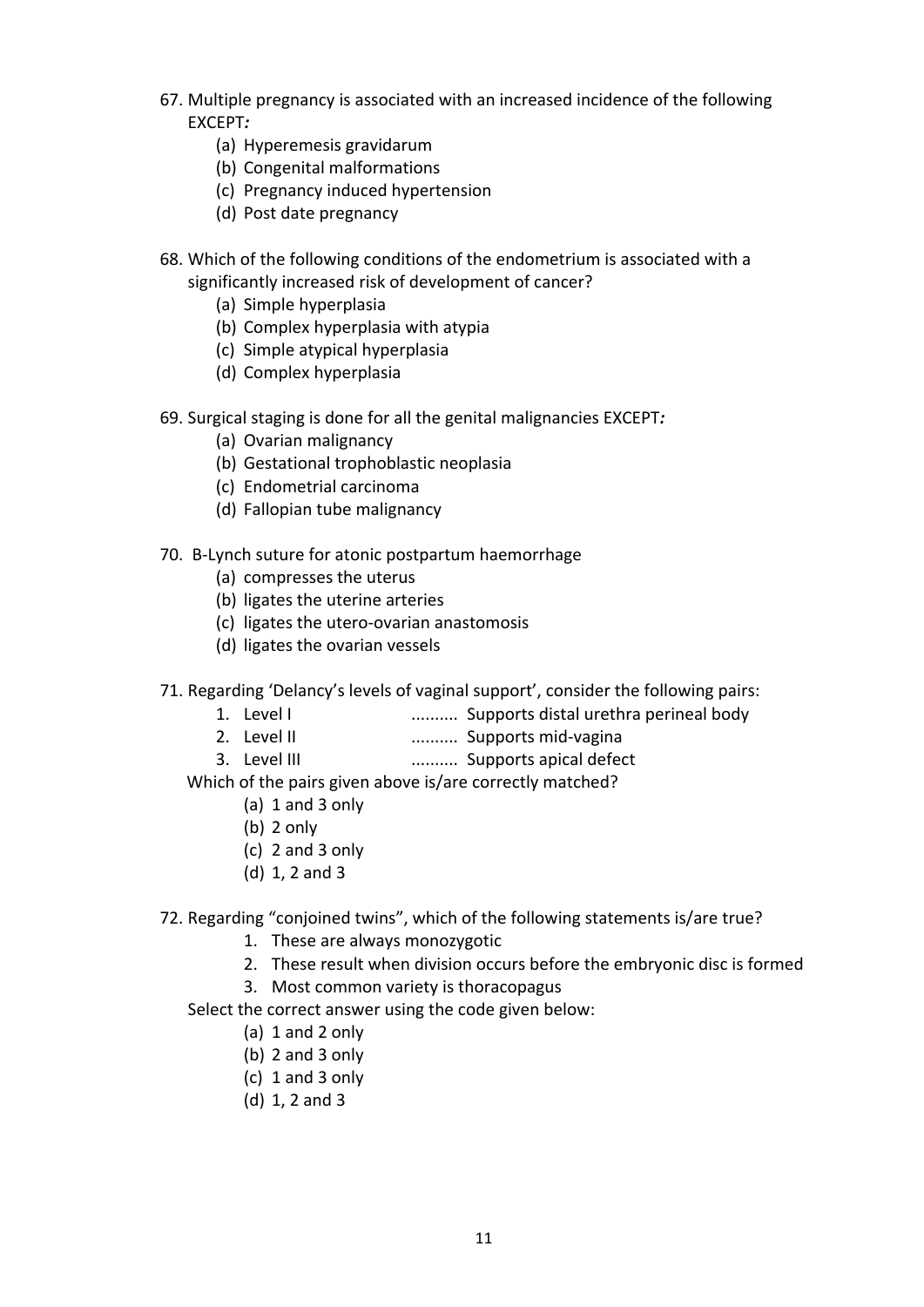- 73. The appropriate treatment for the baby of a woman who is HBsAg positive but HBeAg negative is
	- (a) Both active and passive immunisation soon after birth
	- (b) Passive immunisation soon after birth but active immunisation after one year of age
	- (c) Only active immunisation soon after birth
	- (d) Only passive immunisation soon after birth

74. Consider the following pairs regarding foetal heart during labour:

| Term                      |          | Description                                   |
|---------------------------|----------|-----------------------------------------------|
| 1. Early decelerations    | $\cdots$ | Most common during labour and are due to      |
|                           |          | cord compression                              |
| 2. Late decelerations     | .        | Result due to any process leading to maternal |
|                           |          | hypotension, placental insufficiency or       |
|                           |          | excessive uterine activity                    |
| 3. Variable decelerations |          | Are due to head compression leading to vagal  |
|                           |          | stimulation                                   |

Which of the pairs given above is/are correctly matched?

- (a) 1 and 2
- (b) 2 and 3
- (c) 1 and 3
- (d) 2 only
- 75. A 26 year old woman  $P_1L_1$  reports with High Grade Squamous Intraepithelial Lesion (HGSIL) on Pap smear (Papanicolaou smear). Further management for her is:
	- (a) VIA, VILI
	- (b) Colposcopy and directed biopsy
	- (c) LEEP
	- (d) Conisation
- 76. With reference to the displacement of uterus, the treatment of choice for genuine stress urinary incontinence is:
	- (a) Kegel's perineal exercises
	- (b) Kelly's placation
	- (c) TVT‐O mid urethral tape
	- (d) Periurethral injection of bulking agents
- 77. Regarding placental separation in III stage of labour, consider the following statements:
	- 1. Separation of placenta occurs at deciduas spongiosa
	- 2. In Shultz method, separation of placenta starts at centre
	- 3. In Mathew Duncan's method, separation begins at margin
	- Which of the statements given above is/are correct?
		- (a) 1 only
		- (b) 1 and 2 only
		- (c) 2 and 3 only
		- (d) 1, 2 and 3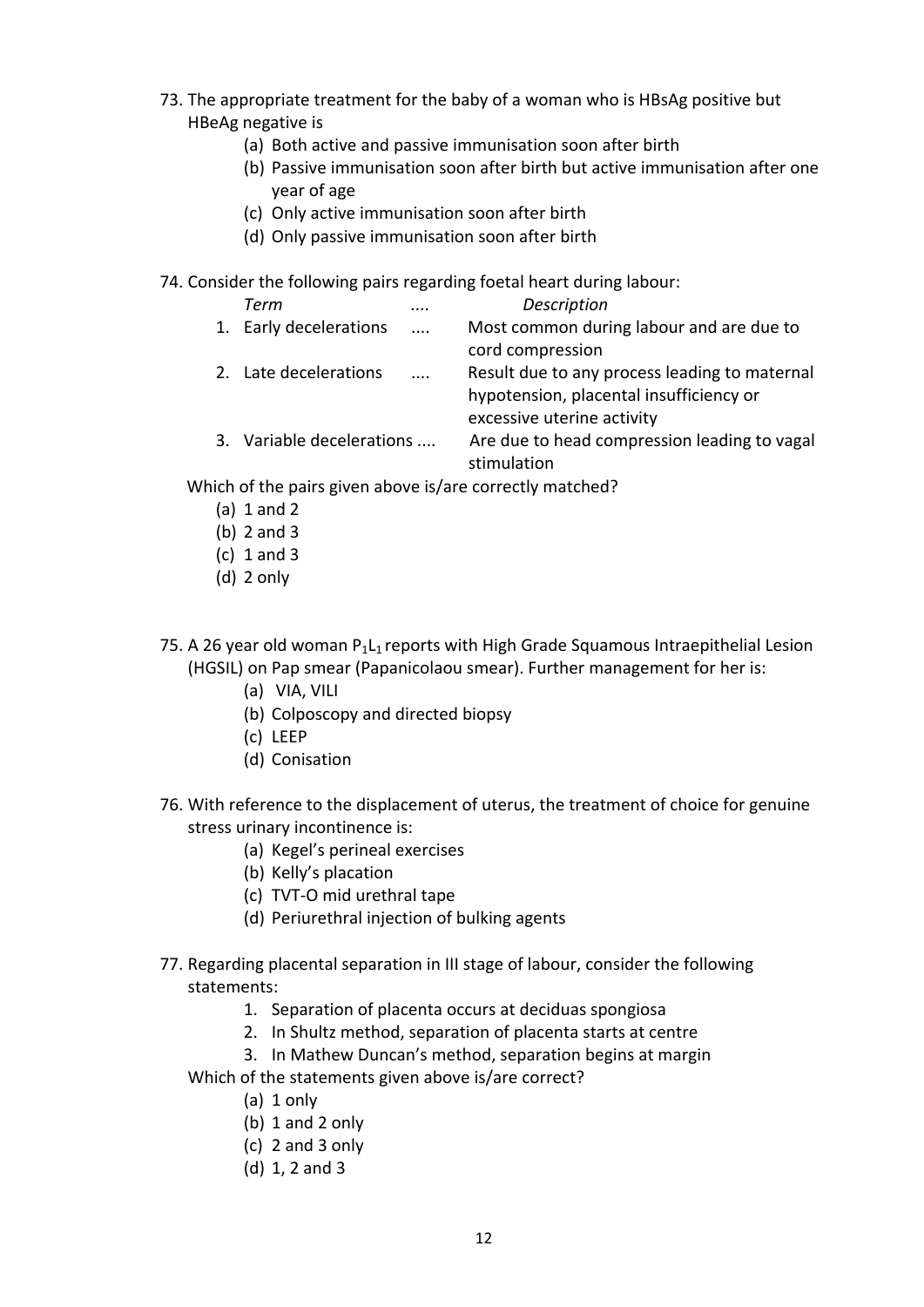- 78. A 16 year old girl presents with primary amenorrhea with absent vagina, cervix and uterus in the presence of normal secondary sexual characteristics. Ovaries are present on USG. The most probable diagnosis is:
	- (a) Kleinfelter's syndrome
	- (b) Androgen Insensitivity syndrome
	- (c) Mayer Rockitansky Kuster Hauser syndrome
	- (d) Prader Willi syndrome
- 79. A 32 year old woman is noted to have 1200 cc of blood loss following a spontaneous vaginal delivery and delivery of placenta. The uterine fundus is palpated and noted to be firm. Which of the following is the most likely treatment for this patient?
	- (a) B' lynch suture
	- (b) Surgical repair of cervical tear
	- (c) Intramuscular prostaglandin
	- (d) Replacement of inverted uterus
- 80. Which of the following statements is/are correct regarding physiology of menstruation?
	- 1. LH surge precedes ovulation
	- 2. There are two peaks in serum estradiol levels, first in follicular and second in luteal phase
	- 3. Serum progesterone has only one peak i.e., in luteal phase
	- Select the correct answer using the code given below:
		- (a) 1 only
		- (b) 1 and 2 only
		- (c) 2 and 3 only
		- (d) 1, 2 and 3
- 81. Which of the following is/are the measure(s) of dispersion ?
	- 1. Mode
	- 2. Median
	- 3. Standard Deviation
	- Select the correct answer using the code given below:
		- (a) 1 and 2 only
		- (b) 3 only
		- (c) 2 and 3 only
		- (d) 1, 2 and 3
- 82. Which among the following is/are the examples of primordial prevention ?
	- 1. Adopting healthy lifestyles from childhood
	- 2. Immunization of infants
	- 3. Screening of cervical cancer
	- Select the correct answer using the code given below:
		- (a) 1 only
		- (b) 1 and 2 only
		- (c) 1 and 3 only
		- (d) 1, 2 and 3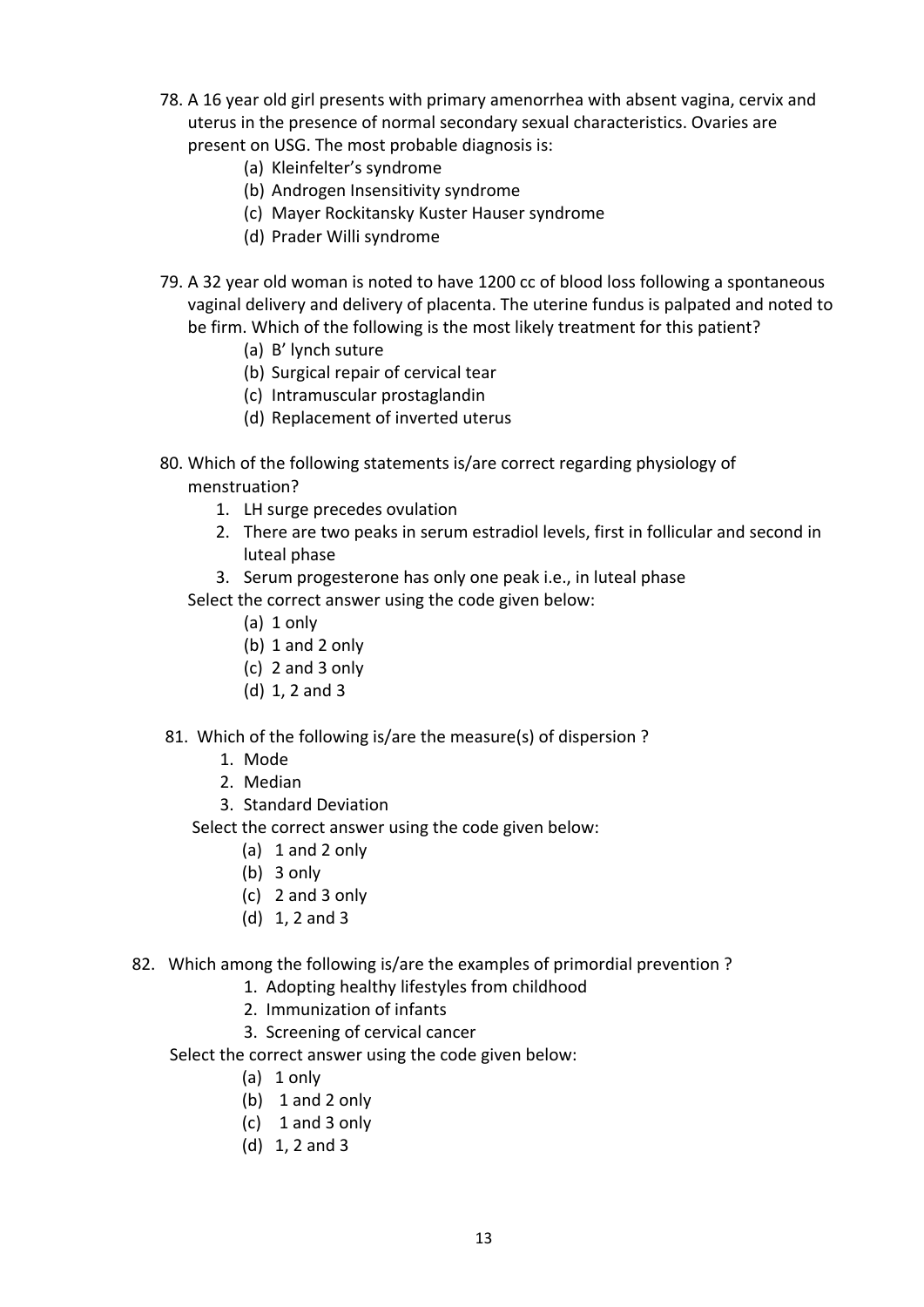83. The appropriate statistical test to find out obesity as a significant risk factor for breast cancer is:

- (a) Student's paired 't' test
- (b) Student's unpaired 't' test
- (c) Chi‐square test
- (d) Wilcoxon's signed rank test
- 84. In a case control study, confounding factors can be minimized by the following EXCEPT*:*
	- (a) Matching of variables such as age and sex
	- (b) Randomization during selection
	- (c) Stratification during analysis
	- (d) Increasing sample size for cases and controls

85. Which one of the following is FALSE regarding confounding factor in epidemiological studies ?

- (a) Associated both with exposure and disease
- (b) Distributed equally between study and control groups
- (c) Independent risk factor for disease in question
- (d) Source of bias is interpretation

86. Denominator in calculation of case fatality rate is:

- (a) Total number of deaths due to all causes
- (b) Total number of hospital admissions
- (c) Total number of cases due to the disease concerned
- (d) Total number of deaths due to the disease concerned

87. A well of contaminated water resulting in an epidemic of acute watery diarrhoea is a typical example for

- (a) Common source, single exposure epidemic
- (b) Common source, continuous exposure epidemic
- (c) Slow epidemic
- (d) Propagated epidemic
- 88. An important measure of communicability of a disease is
	- (a) Incidence rate
	- (b) Case fatality rate
	- (c) Prevalence rate
	- (d) Secondary attack rate
- 89. Which of the following statements is NOT correct regarding case fatality rate?
	- (a) Very useful indicator for both acute and chronic diseases
	- (b) One of the measures related to virulence
	- (c) It is the ratio of deaths to cases expressed as percentage
	- (d) Variation can occur for the same disease because of changes in the agent factors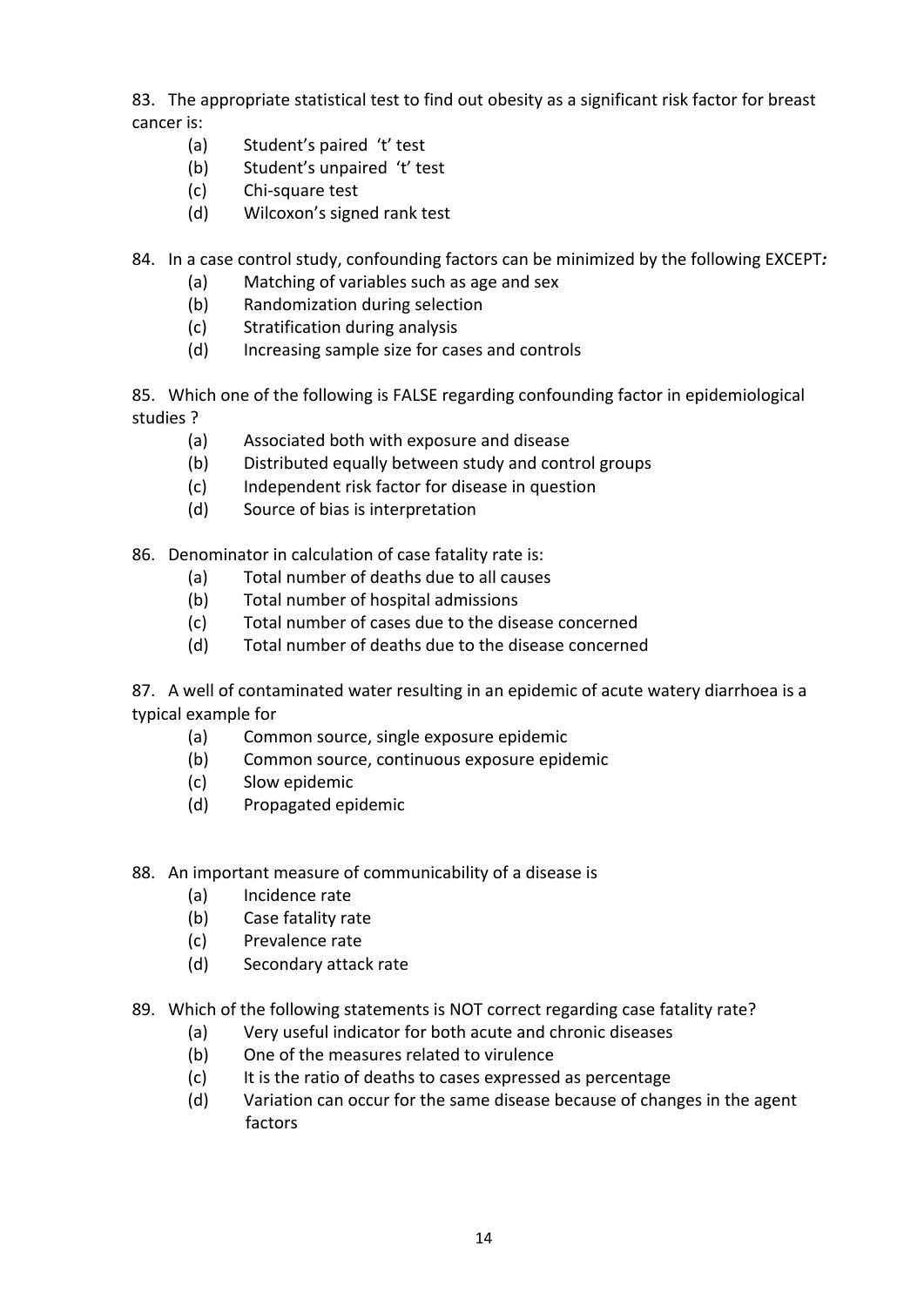- 90. Farmer's lung is caused by the inhalation of:
	- (a) Grain dust with actinomycetes
	- (b) Sugarcane dust
	- (c) Silica dust
	- (d) Cotton fibre dust
- 91. Suraksha Clinics are conducted under the aegis of which National Health Programme?
	- (a) Revised National Tuberculosis Control programme
	- (b) Iodine Deficiency Disorders Programme
	- (c) National AIDS Control Programme
	- (d) Reproductive and Child Health Programme
- 92. Mean + 2 S.D. contains
	- (a) 68.3 % values
	- (b) 91.2 % values
	- (c) 95.4 % values
	- (d) 99.7 % values
- 93. Infant Mortality Rate is expressed per:
	- (a) 1000 pregnancies
	- (b) 1000 live births
	- (c) 1000 under five children
	- (d) 100,000 live births
- 94. Which of the following tests is NOT used for checking quality of pasteurisation of milk?
	- (a) Phosphatase test
	- (b) Standard Plate count
	- (c) Coliform count
	- (d) Orthotoludine test
- 95. Which of the following are components of epidemiological triad?
	- (a) Sensitivity, specificity and predictive value
	- (b) Time, place and person distribution
	- (c) Agent, host and environmental factors
	- (d) Prevalence, incidence and attack rate
- 96. By applying the principles of ergonomics which of the following can be improved?
	- 1. Designing of equipment and tools
	- 2. Human efficiency
	- 3. Layout of place of work
	- 4. Reduction in industrial accidents
- Select the correct answer using the code given below:
	- $(a)$  1, 2 and 3 only
	- (b)  $1, 2, 3$  and 4
	- $(c)$  2, 3 and 4 only
	- $(d)$  1, 3 and 4 only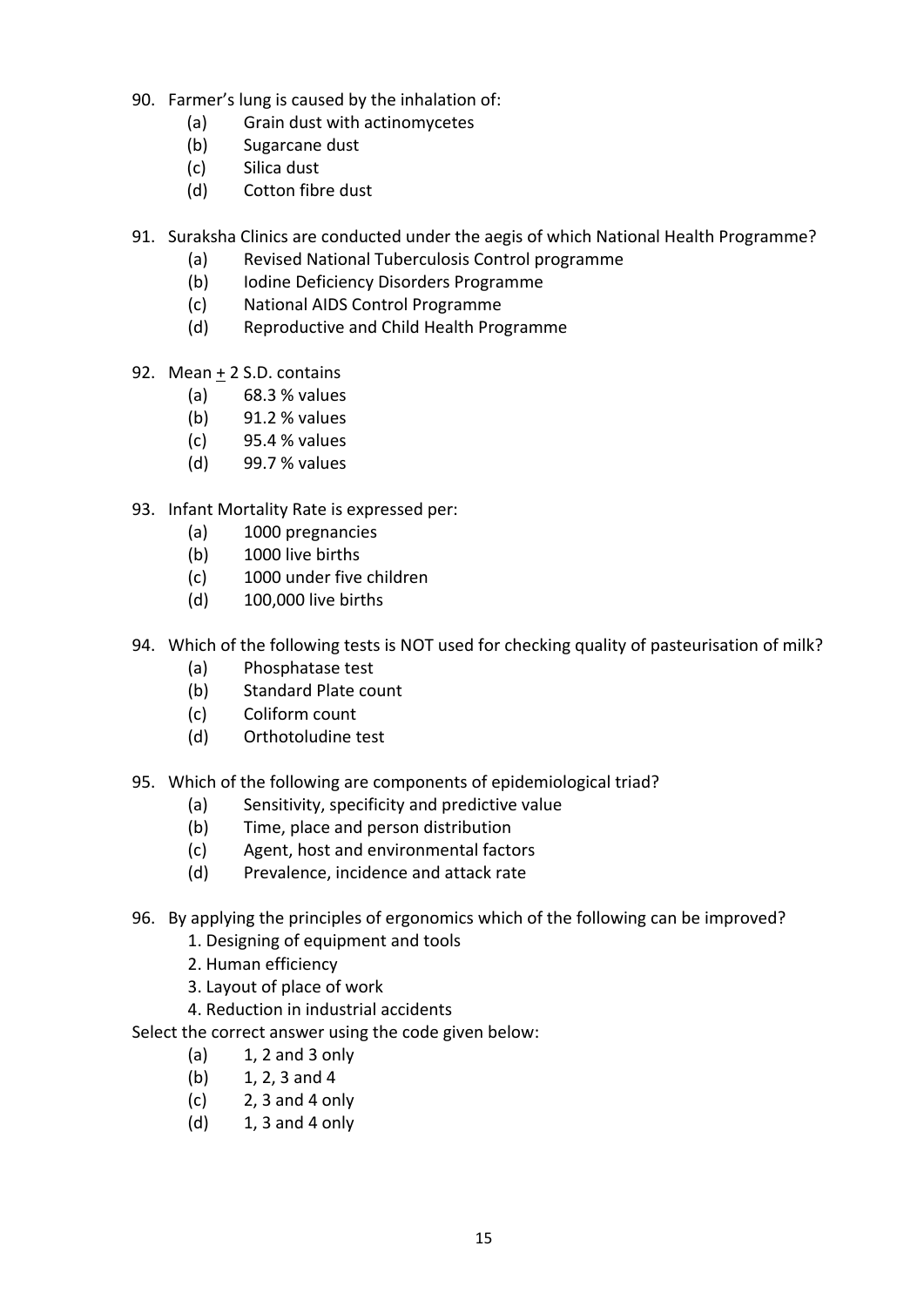- 97. The risk of disease is measured by
	- (a) Prevalence Rate
	- (b) Incidence Rate
	- (c) Attrition Rate
	- (d) Fatality Rate
- 98. Tetanus spores can only be killed by
	- (a) Large doses of penicillin
	- (b) Anti tetanus Serum
	- (c) Tetanus toxoid
	- (d) Gamma irradiation
- 99. Which is/are the correct statements regarding the cut off points for the diagnosis of anaemia?
	- 1. Haemoglobin for adult males is 13 g/dl
	- 2. Haemoglobin for adult non‐pregnant female is 12 g/dl
	- 3. Haemoglobin for adult pregnant female is 11 g/dl
	- 4. Haemoglobin for children six months to six years of age is 11 g/dl
- Select the correct answer using the code given below:
	- $(a)$  1 only
	- (b) 1, 2, 3 and 4
	- $(c)$  2 and 4 only
	- $(d)$  1 and 3 only
- 100. Health functionary at PHC level is:
	- (a) ASHA
	- (b) Anganwadi Worker
	- (c) Health Assistant (Female)
	- (d) Health Worker (Female)

101. Due to a measles outbreak in a community, a medical officer decided to immunize a child aged seven months with measles vaccine. When should the next measles vaccine be administered?

- (a) Not required
- (b) After four weeks
- (c) When the child completes nine months of age
- (d) When the child completes fifteen months of age
- 102. Which of the following is/are the methods of assessment of nutritional status?
	- 1. Clinical examination
	- 2. Anthropometry
	- 3. Biochemical evaluation
	- 4. Orthotolidine test

- $(a)$  1 only
- (b) 1 and 3 only
- (c) 1, 2 and 3 only
- (d) 1, 2, 3 and 4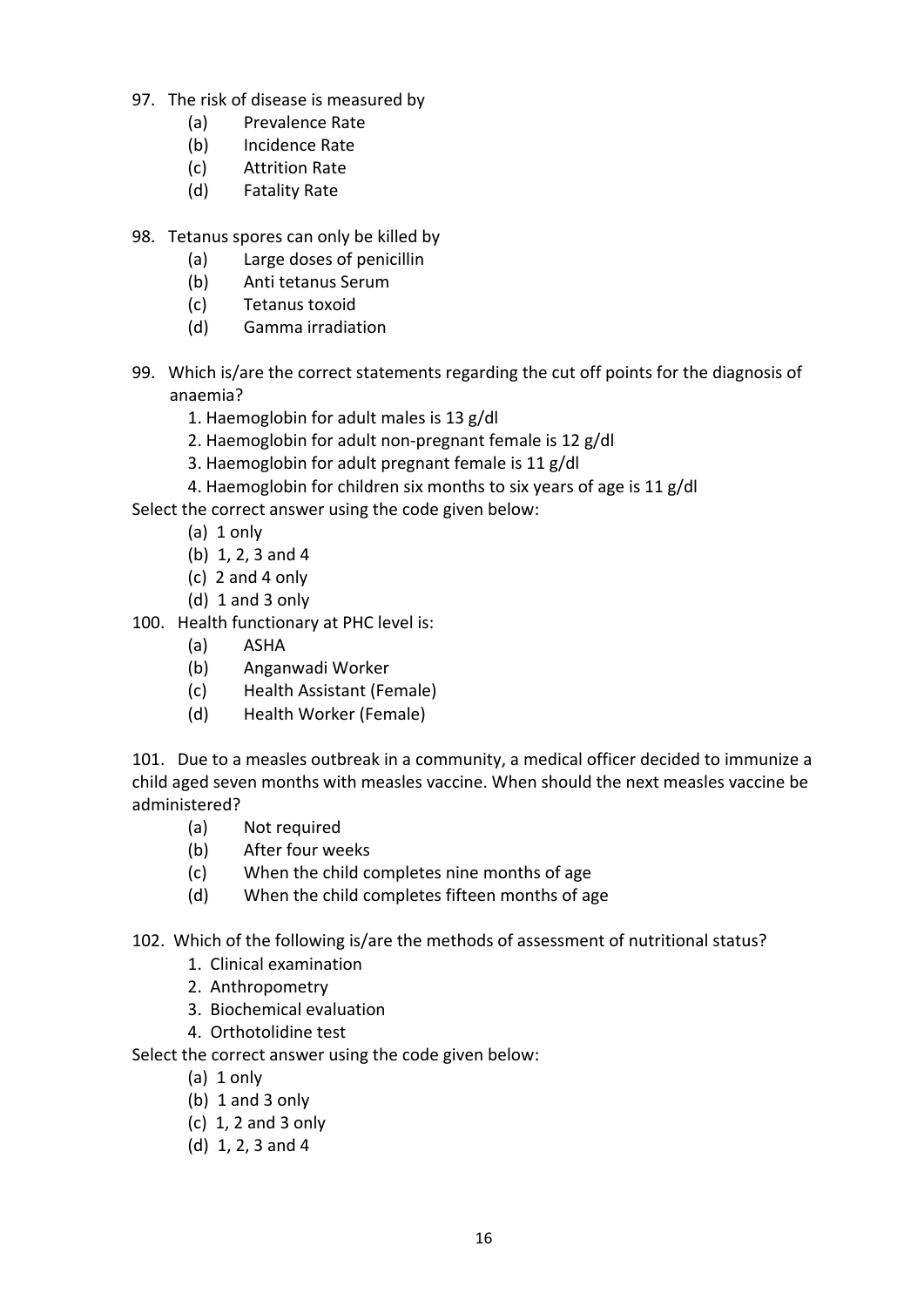- 103. Retrospective cohort studies have the following features EXCEPT*:*
	- (a) Outcomes have occurred before the start of the study
	- (b) Generally more expensive than prospective studies
	- (c) Results are obtained more quickly
	- (d) Investigator goes back in time to select study groups
- 104. What is the correct sequence of the following levels of prevention?
	- 1. Specific protection
	- 2. Early diagnosis and prompt treatment
	- 3. Disability limitation and rehabilitation
	- 4. Health promotion

Select the correct sequence from the code given below:

- $(a)$  1, 2, 3, 4
- $(b)$  4, 1, 2, 3
- $(c)$  2, 3, 4, 1
- $(d)$  3, 4, 1, 2
- 105. Which of the following items are among the uses of epidemiology?
	- (a) To study historically the rise and fall of the diseases
	- (b) To arrive at community diagnosis
	- (c) To identify syndromes
	- (d) All of these
- 106. Consider the following statements regarding folic acid:
	- 1. It is needed for normal development of blood cells in the marrow
	- 2. It has a role in synthesis of nucleic acids
	- 3. It is resistant to boiling

Which of the above statements is/are correct?

- $(a)$  1 only
- (b) 1 and 2
- $(c)$  1 and 3
- (d) 2 and 3
- 107. The maternal and child health care indicator that gives a good indicator of the extent of pregnancy wastage as well as the quantity and quality of health care available to the mother and new born is:
	- (a) Maternal Mortality Rate
	- (b) Still Birth Rate
	- (c) Infant Mortality Rate
	- (d) Perinatal Mortality Rate
- 108. To control Mansonoides mosquitoes, the most effective method is:
	- (a) Oiling of water
	- (b) Larvicidal insecticides
	- (c) Avoidance of water collections
	- (d) Removal of water plants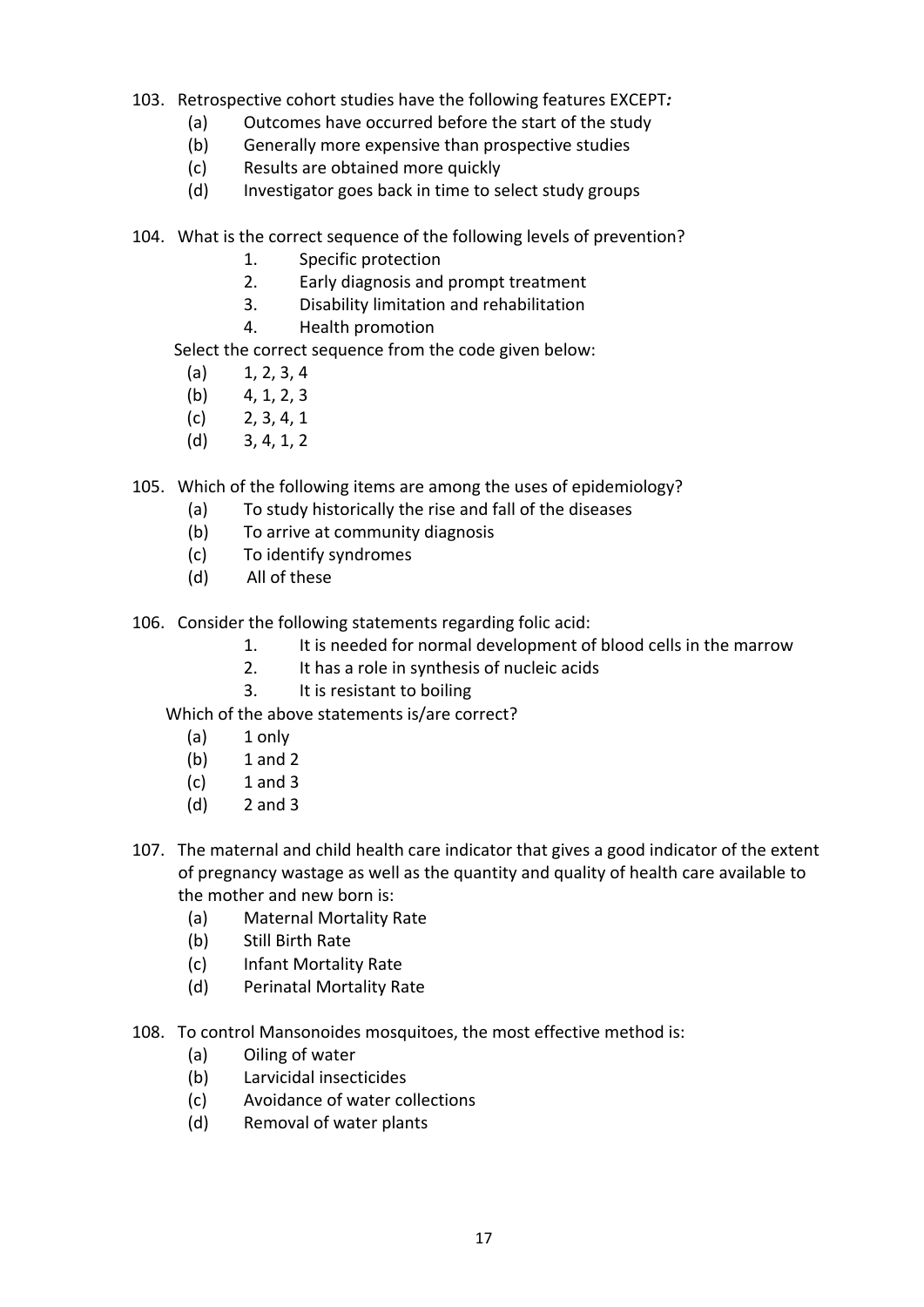- 109. What is the fertility indicator that gives the approximate magnitude of completed family size?
	- (a) General Fertility Rate
	- (b) Age Specific Fertility Rate
	- (c) Total Fertility Rate
	- (d) Gross Reproduction Rate
- 110. For a child aged four years, an Anganwadi Worker detects that the weight is lower than expected. What should the Anganwadi Worker do first regarding the malnutrition detected in the child?
	- (a) Refer the child to the nearby Health Centre
	- (b) Refer the child a nearby nutritional rehabilitation centre
	- (c) Give nutritional counselling to the mother
	- (d) Start fortnightly deworming
- 111. Which of the following anthropometrical measurements is/are carried out to assess the growth of children under five years of age?
	- 1. Weight measurement
	- 2. Height measurement
	- 3. Mid upper arm circumference
	- Select the correct answer using the code given below:
		- (a) 1 only
		- (b) 1 and 2 only
		- (c) 2 and 3 only
		- (d) 1, 2 and 3
- 112. Which of the following is included in detecting a child with severe acute malnutrition?
	- 1. Weight for age Z‐score less than minus three SD
	- 2. Bilateral pitting oedema
	- 3. Weight for height Z‐score less than minus three SD
	- 4. Mid upper arm circumference of less than 12 cm.

Select the correct answer using the code given below:

- (a) 1 and 3 only
- (b) 2 and 3 only
- (c) 3 and 4 only
- (d)  $1, 2, 3$  and 4
- 113. Which of the following statements is/are correct regarding Essential Obstetric Care under the Reproductive, Maternal, Newborn and Child Health care Programme?
	- 1. Early registration of pregnancy
	- 2. Provision of first referral units
	- 3. Provision of safe delivery practices
	- 4. Provision of at least four postnatal checkups

- (a) 1 and 2 only
- (b) 1 and 3 only
- (c) 2 and 3 only
- (d) 1, 2, 3 and 4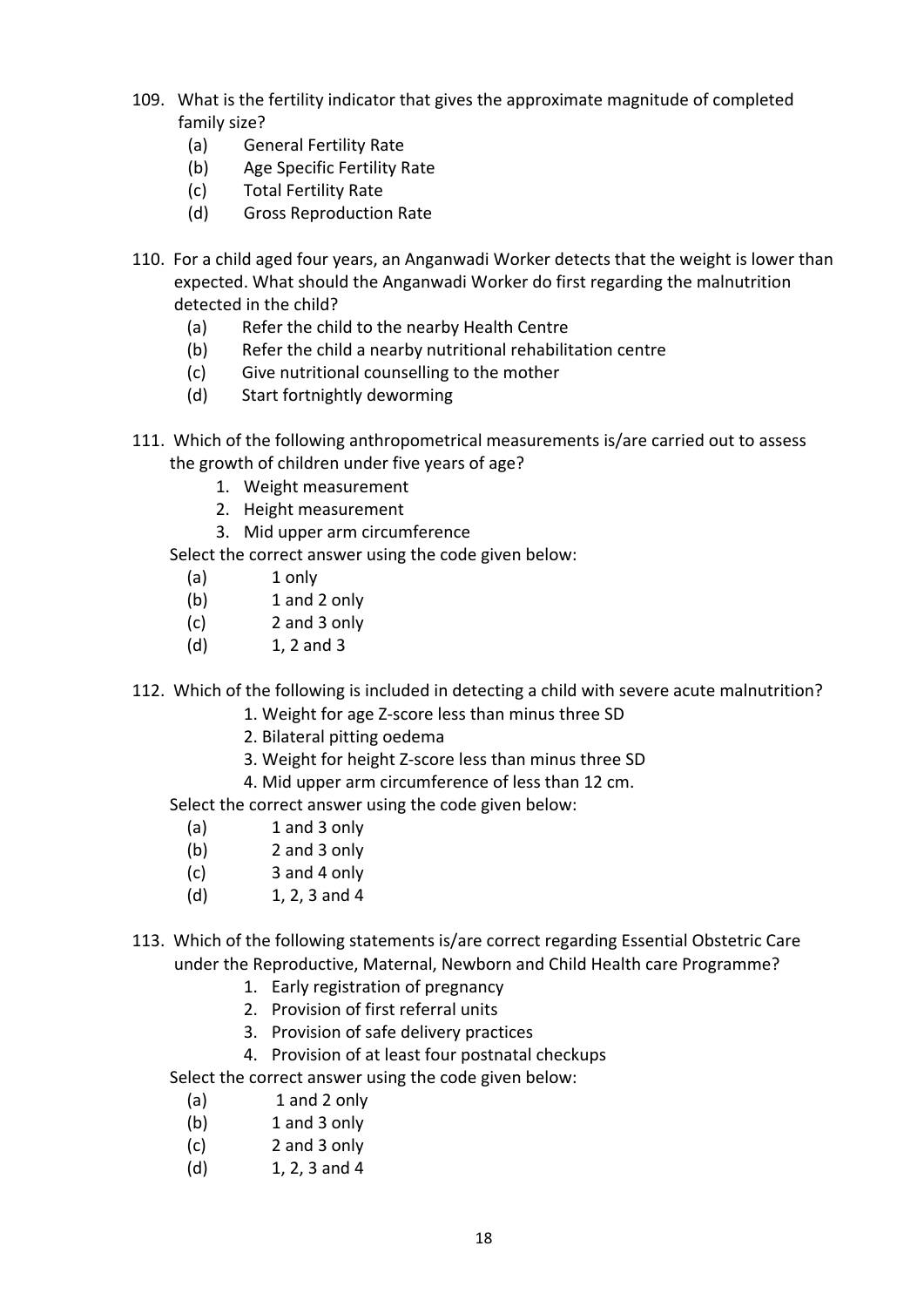- 114. A pregnant woman visits a medical officer for an antenatal check up. The woman mentions that she had received two doses of Tetanus Toxoid vaccine four years ago. Which of the following steps should the medical officer take with regard to administration of Tetanus Toxoid vaccine as per the Government of India recommended schedule?
	- (a) Tetanus Immunoglobulin should be administered in the third trimester of pregnancy
	- (b) Two doses of Tetanus Toxoid vaccine should be administered with an interval of four weeks between the two doses
	- (c) Only one dose of Tetanus Toxoid vaccine is required
	- (d) No Tetanus Toxoid vaccine is required
- 115. With reference to quarantine measures to prevent the spread of a disease, which of the following statements is/are correct?
	- 1. In addition to human beings, quarantine measures are at times also applied to an aircraft or a train or a container etc.
	- 2. The duration of the quarantine period is equivalent to the minimum incubation period for the disease

Select the correct answer using the code given below:

- (a) 1 only
- (b) 2 only
- (c) Both 1 and 2
- (d) Neither 1 nor 2
- 116. Which is the first step in carrying out an Adverse Event Following Immunization (AEFI)?
	- (a) Formulate a working hypothesis
	- (b) Observe the immunization service in action
	- (c) Confirm information in report
	- (d) Collect data about the suspected vaccine
- 117. At the end of an immunization session, you found that a reconstituted BCG vaccine vial has around two doses left in it. What should be done in such a situation?
	- (a) Can reuse the remaining two doses during the next immunization session
	- (b) Discard the vial in a black coloured bin
	- (c) Discard the vial in a red coloured bin
	- (d) Take decision depending upon the Vaccine Vial Monitor(VVM) status
- 118. With reference to Vaccine Vial Monitors(VVM) being used on vaccine vials, which of the following statements is/are correct?
	- 1. It gives information about heat exposure over a period of time
	- 2. It directly indicates vaccine potency

- (a) 1 only
- (b) 2 only
- (c) Both 1 and 2
- (d) Neither 1 nor 2